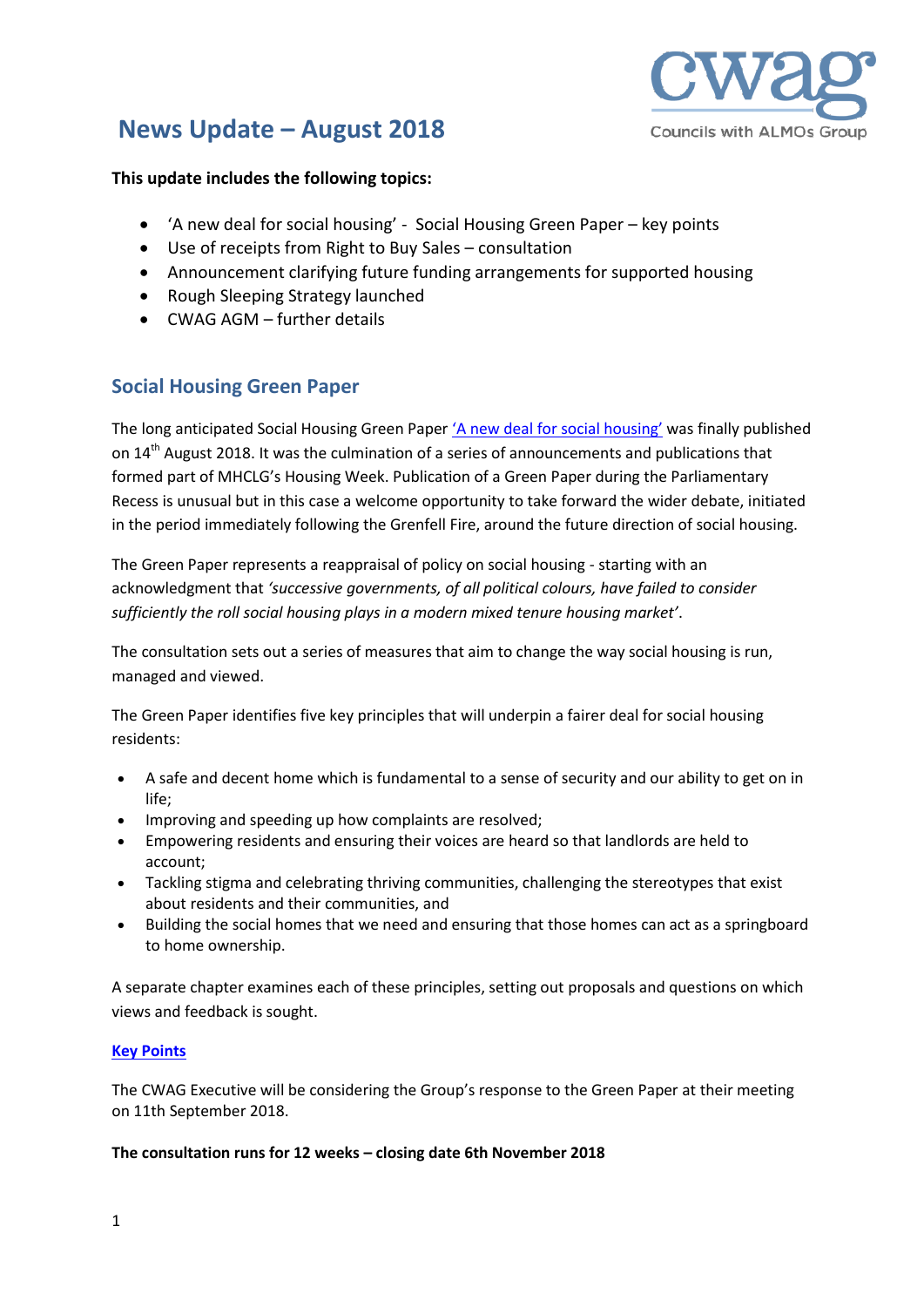# **Use of receipts from Right to Buy Sales – consultation**

Published alongside the Social Housing Green Paper, thi[s consultation](https://assets.publishing.service.gov.uk/government/uploads/system/uploads/attachment_data/file/733469/Right_to_Buy_consultation.pdf) was initially promised in a Ministerial Statement from Dominic Raab in March this year. It proposes a number of reforms to existing arrangements for using Right to Buy sales receipts that are widely regarded as a barrier to the delivery of new homes by local councils.

This is an 8 week consultation closing on  $9<sup>th</sup>$  October 2018

#### **[Key Points](http://www.councilswithalmos.co.uk/UserFiles/File/Consultation%20use%20of%20receipts%20from%20RTB%20sales%20-%20key%20points.pdf)**

### **Announcement clarifying future funding arrangements for supported housing**

On 9th August 2018 the Government announced the outcome two earlier consultations on the future funding of supported housing.

The Government has taken into account feedback received and has unexpectedly opted to retain current arrangements with funding through the welfare system. This means residents will continue to claim housing benefit, with their rent normally paid directly to their landlord.

Alongside this, the Government will work with providers, local authorities, membership bodies and resident representatives over the coming months to develop a robust oversight regime.

#### [View Government Press](https://www.gov.uk/government/news/all-supported-housing-funding-to-be-retained-in-welfare-system) Release

# **Rough Sleeping Strategy launched**

The Conservative 2017 Election Manifesto included a commitment to halving rough sleeping by 2022 and ending it entirely by 2027.

The [Rough Sleeping Strategy](https://assets.publishing.service.gov.uk/government/uploads/system/uploads/attachment_data/file/733421/Rough-Sleeping-Strategy_WEB.pdf) launched on 13<sup>th</sup> August 2018 sets out in detail how the Government plans to achieve this.

The strategy is backed up by £100 million of funding in the next two years, however the Secretary of State, James Brokenshire, has admitted that this is not new money.

# **CWAG AGM – further details**

*Venue: Manchester Central Library, St Peter's Square, Manchester M2 5PD Date: 28th September 2018 Time: 11a.m – 3p.m*

We are delighted to announce that **Helen Kelly who led on the Social Housing Green Paper at MHCLG** has agreed to speak at the AGM. This is a really good opportunity to discuss some of the issues within the Green Paper that really matter to councils.

The keynote presentation will be given by **John Boughton**, a housing blogger who is passionate about the importance of council housing and whose recent book **'Municipal Dreams – the rise and fall of council housing'** makes a significant contribution to the current debate about council housing.